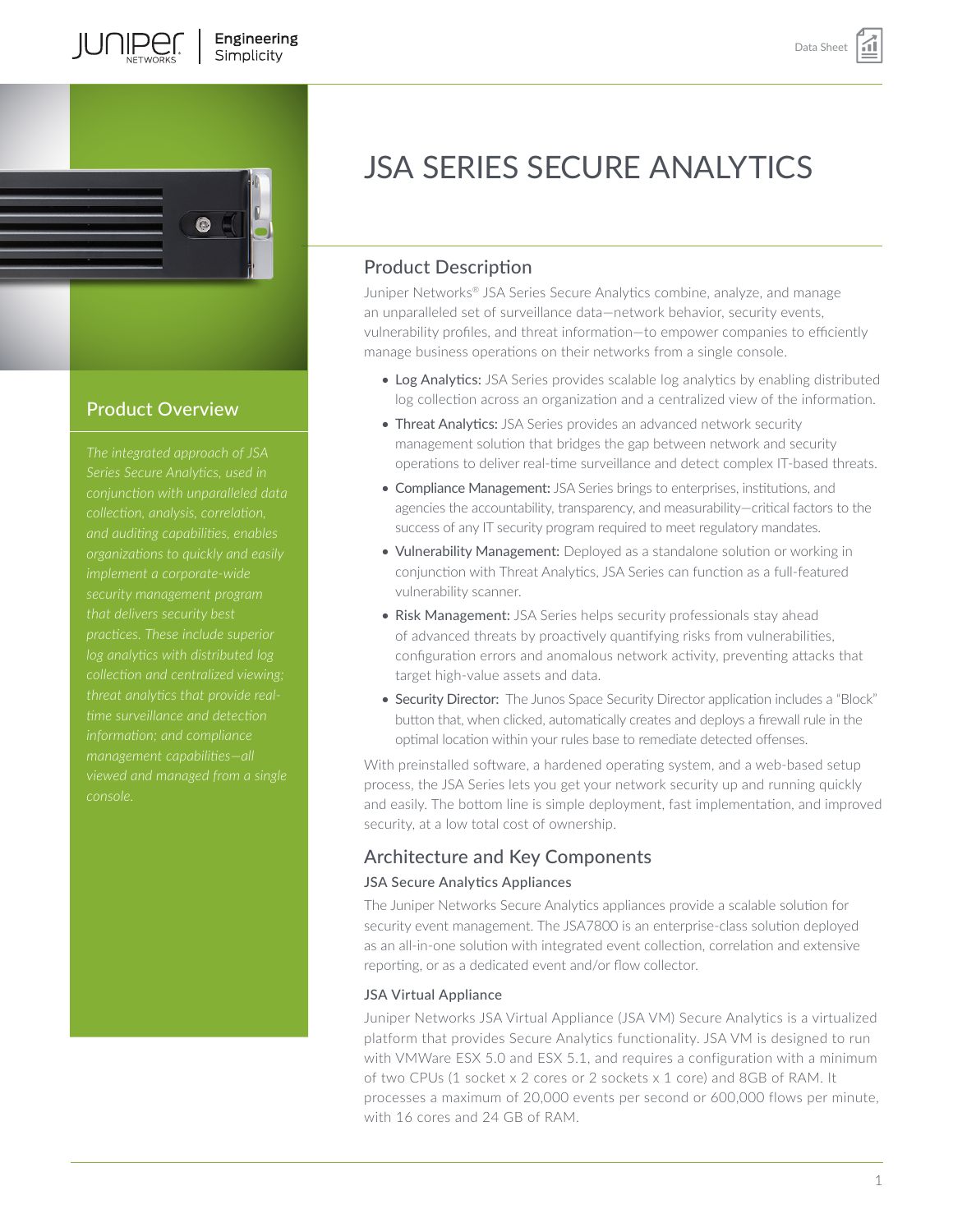# Features and Benefits

Table 1. JSA Series Secure Analytics Features and Benefits

| <b>Features</b>                                              | <b>Feature Description</b>                                                                                                                                                                                                                                                                                       | <b>Benefits</b>                                                                                                                                                                                                            |
|--------------------------------------------------------------|------------------------------------------------------------------------------------------------------------------------------------------------------------------------------------------------------------------------------------------------------------------------------------------------------------------|----------------------------------------------------------------------------------------------------------------------------------------------------------------------------------------------------------------------------|
| All-in-one appliances                                        | Event collection, flow collection event processing, flow<br>processing, correlation, analysis, and reporting are all<br>embedded within JSA Series Secure Analytics.                                                                                                                                             | • All core functions are available within the system, making it<br>easy for users to deploy and manage in minutes.<br>• JSA Series architecture provides a streamlined solution for<br>secure and efficient log analytics. |
| Distributed support                                          | JSA Series can scale to large, distributed deployments that can<br>support up to 5 million events per second.                                                                                                                                                                                                    | • Users have the flexibility to scale to large deployments as<br>their business grows.<br>• JSA Series can be easily deployed in large distributed<br>environments.                                                        |
| Security Director integration                                | Juniper Secure Analytics integrates with Junos Space Security<br>Director to block malicious IP addresses in an attack with a<br>single mouse click.                                                                                                                                                             | • Increases speed at which malware is blocked<br>• Reduces the expertise needed to harness the power of IBM<br>Qradar and Juniper Secure Analytics products                                                                |
| <b>HDD</b> implementation                                    | JSA Series utilizes SAS HDD in RAID 1, RAID 6, and RAID 10<br>setups.                                                                                                                                                                                                                                            | • SAS HDD is designed for 24x7 operations.<br>• RAID 1/10 implementation provides the best performance<br>and redundancy.                                                                                                  |
| Easy and quick install                                       | JSA Series comes with an easy, out-of-the-box setup wizard.                                                                                                                                                                                                                                                      | • Users can install and manage JSA Series appliances in a<br>couple of steps.                                                                                                                                              |
| Automatic updates                                            | Secure Analytics automatically downloads and deploys<br>reputation feeds, parser updates, and patches.                                                                                                                                                                                                           | • Users don't need to worry about maintaining appliance and<br>OS updates and patches.                                                                                                                                     |
| High availability (HA)                                       | Users can deploy all JSA Series appliances in HA mode                                                                                                                                                                                                                                                            | Users can deploy JSA Series with full active/passive<br>redundancy to support all deployment scenarios, all-in-one<br>and distributed.                                                                                     |
| Built-in compliance reports                                  | Out-of-the-box compliance reports are included with the JSA<br>Series.                                                                                                                                                                                                                                           | • JSA Series provides 500+ out-of-the-box compliance<br>reports.                                                                                                                                                           |
| Reporting and alerting capabilities for<br>control framework | • Control Objectives for Information and related Technology<br>(CobiT)<br>• International Organization for Standardization (ISO) ISO/IEC<br>27002 (17799)<br>• Common Criteria (CC) (ISO/IEC 15408) NIST special<br>publication 800-53 revision 1 and Federal Information<br>Processing<br>· Standard (FIPS) 200 | • JSA Series enables repeatable compliance monitoring,<br>reporting, and auditing processes.                                                                                                                               |
| Compliance-focused regulation<br>workflow                    | • Payment Card Industry Data Security Standard (PCI DSS)<br>• Health Insurance Portability and Accountability Act (HIPAA)<br>· Sarbanes-Oxley Act (SOX)<br>Graham-Leach-Bliley Act (GLBA)<br>Federal Information Security Management<br>• Act (FISMA)                                                            | • JSA Series supports multiple regulations and security best<br>practices.<br>• Includes compliance-driven report templates to meet<br>specific regulatory reporting and auditing requirements.                            |
| Management-level reports on overall<br>security state        | The JSA Series reports interface allows you to create,<br>distribute, and manage reports generated in PDF, HTML, RTF,<br>XML, or XLS formats.                                                                                                                                                                    | • Users can use the report wizard to create executive and<br>operational level reports that combine network traffic and<br>security event data in a single report.                                                         |
| One-stop support                                             | Juniper Networks Technical Assistance Center (JTAC) supports<br>all aspects of the JSA Series.                                                                                                                                                                                                                   | • Users don't need to go to several places to get support,<br>even for multivendor issues.                                                                                                                                 |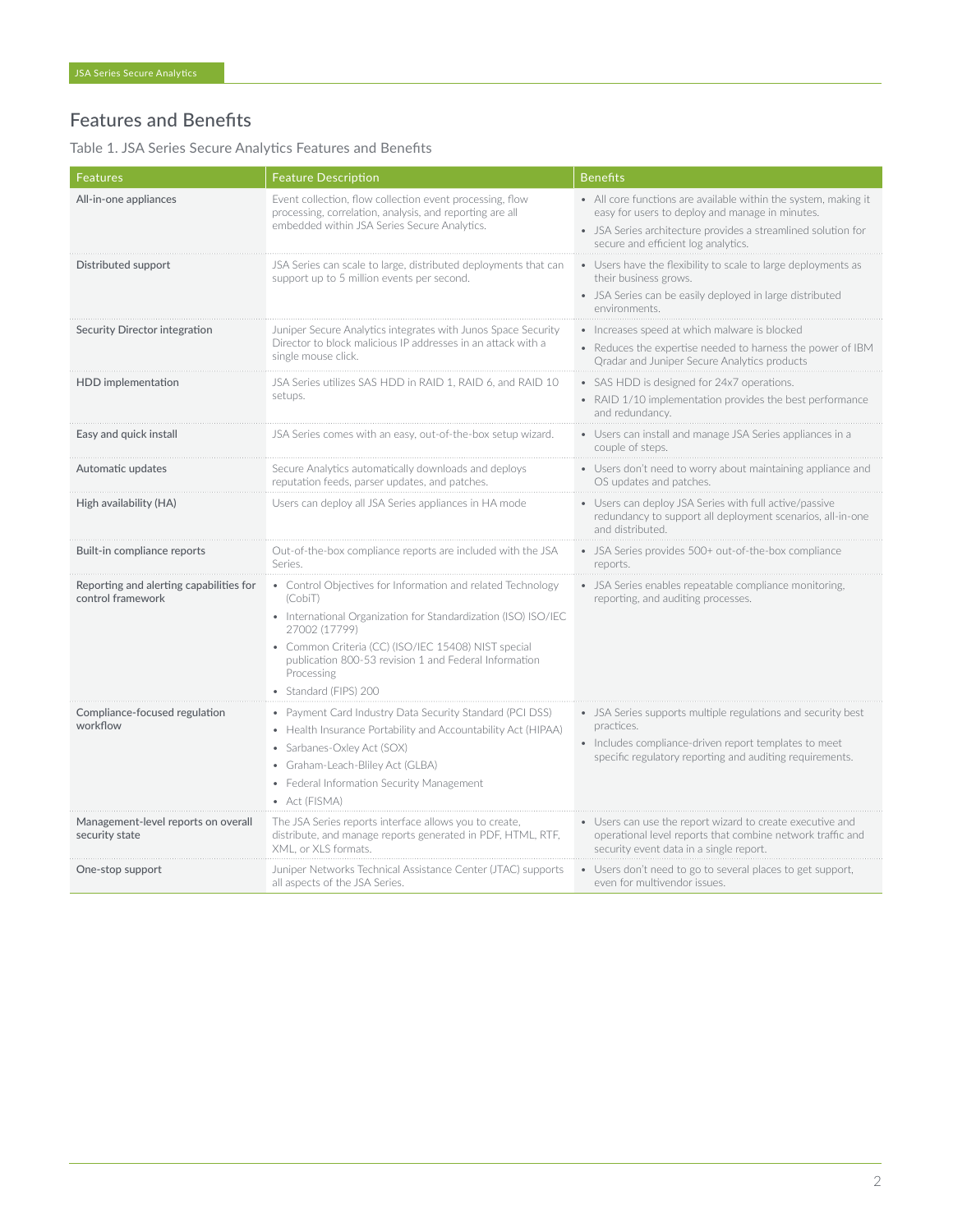#### Log Analytics

JSA Series provides a comprehensive log analytics framework that includes scalable and secure log analytics capabilities integrated with real-time event correlation, policy monitoring, threat detection, and compliance reporting.

|  |  | Table 2. Log Analytics Features and Benefits |  |  |  |
|--|--|----------------------------------------------|--|--|--|
|--|--|----------------------------------------------|--|--|--|

| <b>Features</b>                             | <b>Feature Description</b>                                                                                                                                                                                                                              | <b>Benefits</b>                                                                                                                                                                                                |
|---------------------------------------------|---------------------------------------------------------------------------------------------------------------------------------------------------------------------------------------------------------------------------------------------------------|----------------------------------------------------------------------------------------------------------------------------------------------------------------------------------------------------------------|
| Comprehensive log management                | JSA Series delivers scalable and secure log analytics with<br>storage capabilities from GB to TB of data storage.                                                                                                                                       | Provides long-term collection, archival, search, and reporting<br>of event logs, flow logs, and application data that enables<br>logging taxonomy from a centralized view.                                     |
| Comprehensive reporting                     | JSA Series comes with 1.300+ canned reports. Report Wizard<br>allows users to customize and schedule daily, weekly, and<br>monthly reports that can be exported in PDF, HTML, RTF,<br>Word, Excel, and XMI formats                                      | Provides users the convenience of canned reports and the<br>flexibility to create and customize their reports according to<br>their business needs.                                                            |
| Log management and reporting only<br>option | JSA Series provides a comprehensive log management and<br>reporting solution with a distributed log analytics only solution<br>to collect, archive, customize, and analyze network security<br>event logs.                                              | Allows users to start with a log management and reporting<br>only option and then upgrade to full-blown JSA Series<br>functionality as their business need grows-without upgrading<br>their existing hardware. |
| Log retention and storage                   | JSA Series database can easily archive logs and integrate<br>them into an existing storage infrastructure for long-term log<br>retention and hassle-free storage.                                                                                       | Enables organizations to archive event and flow logs for<br>whatever time period is specified by a specific regulation.                                                                                        |
| Tamper-proof data                           | • Event and flow logs are protected by SHA-x (1-256)<br>hashing for tamper-proof log archives.<br>• Support for extensive log file integrity checks including the<br>National Institute of Standards and Technology (NIST) log<br>management standards. | Provides secure storage based on industry regulations.                                                                                                                                                         |
| Real-time event viewing                     | JSA Series allows users to monitor and investigate events in<br>real time or perform advanced searches. The event viewer<br>indicates what events are correlated to offenses and which<br>are not.                                                      | • Users can quickly and effectively view and filter real-time<br>events.<br>• Provides a flexible query engine that includes advanced<br>aggregating capability and IT forensics.                              |
| Data warehousing                            | JSA Series includes a purpose-built data warehouse for high-<br>speed insertion and retrieval of data archive of all security<br>logs, event logs, and network activity logs<br>(flow logs).                                                            | Enables full audit of all original events and flow content<br>without modification.                                                                                                                            |

### Threat Analytics

JSA Series Secure Analytics' network security management solution takes an innovative approach to managing computerbased threats in the enterprise. Recognizing that discrete analysis of security events is not enough to properly detect threats, we developed the JSA Series to provide an integrated approach to threat analytics that combines the use of traditionally siloed information to more effectively detect and manage today's complex threats. Specific information that is collected includes:

- Network Events: Events generated from networked resources, including switches, routers, servers, and desktops.
- Security Logs: Includes log data generated from security devices like firewalls, VPNs, intrusion detection/ prevention, antivirus, identity management, and vulnerability scanners.
- Host and Application Logs: Includes log data from industry-leading host operating systems (Microsoft Windows, UNIX, and Linux) and from critical business applications (authentication, database, mail, and Web).
- Network and Application Flow Logs: Includes flow data generated by network devices and provides an ability to build network and protocol activity context.
- User and Asset Identity Information: Includes information from commonly used directories, including Active Directory and Lightweight Directory Access Protocol (LDAP). By incorporating patent pending "offense" management technology, this integrated information is normalized and correlated by the JSA Series, resulting in automated intelligence that quickly detects, notifies, and responds to threats missed by other security solutions with isolated visibility.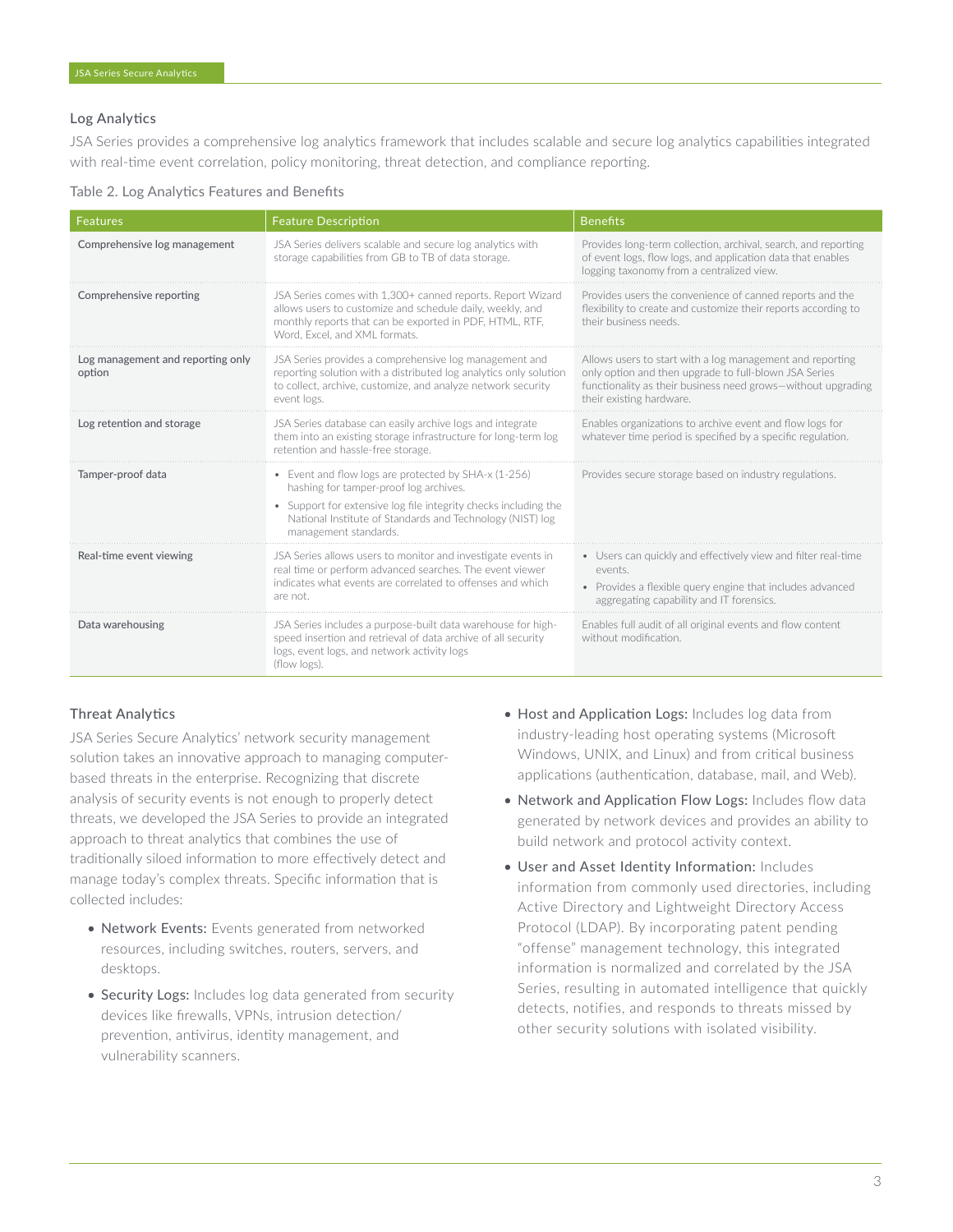#### Table 3. Threat Analytics Features and Benefits

| <b>Features</b>                  | <b>Feature Description</b>                                                                                                                                                                                                                                                                 | <b>Benefits</b>                                                                                                                                                                                                                                 |
|----------------------------------|--------------------------------------------------------------------------------------------------------------------------------------------------------------------------------------------------------------------------------------------------------------------------------------------|-------------------------------------------------------------------------------------------------------------------------------------------------------------------------------------------------------------------------------------------------|
| Out-of-the-box correlation rules | JSA Series correlation rules allow users to detect specific or<br>sequential event flows or offenses. A rule consists of tests and<br>functions that perform a response when events match.                                                                                                 | • Provides hundreds of out-of-the-box correlation rules that<br>provide immediate value.<br>• Users can create their own rules by using the JSA Series<br>rule wizard to generate automated alerts and enable real-<br>time policy enforcement. |
| Offense management               | The offense manager allows you to investigate offenses<br>behaviors, anomalies, targets, and attackers on your network.<br>The JSA Series can correlate events and network activity with<br>targets located across multiple networks in the same offense<br>and the same network incident. | • Allows users to effectively investigate each offense in their<br>network.<br>• Users can navigate the common interface to investigate<br>the event details to determine the unique events that<br>caused the offense.                         |
| QID mappings                     | JSA Series associates or maps a normalized or raw event to a<br>high-level and low-level category.                                                                                                                                                                                         | • Allows users to see real-time events mapped to<br>appropriate categories<br>• Enables mapping of unknown device events to known JSA<br>Series events in order to be categorized and correlated<br>appropriately.                              |
| <b>Historical profiling</b>      | JSA Series collects and stores entire event data for later use.<br>enabling extensive historical profiling for improved accuracy.                                                                                                                                                          | • Allows users to view historical data at any given point and<br>provides views into incident management and the tracking<br>of events                                                                                                          |
| JSA Series magistrate            | JSA Series magistrate component prioritizes the offenses and<br>assigns a magnitude value based on several factors, including<br>the number of events, severity, relevance, and credibility.                                                                                               | • Allows users to see prioritized security events rather than<br>looking through thousands of log events.<br>• Enables users to see what events have the most impact on<br>their business and respond quickly to threats.                       |
| Offense manager API              | JSA Series provides a set of open APIs to modify and<br>configure incident management parameters like "create, close,<br>and open.                                                                                                                                                         | • Allows users to integrate third-party customer care<br>applications like Remedy and other ticketing solutions.                                                                                                                                |
| Flow support                     | Flow support includes NetFlow, J-Flow, sFlow,<br>and IPFIX                                                                                                                                                                                                                                 | • Enables collection, visibility, and reporting of network<br>traffic.<br>• Includes Network Behavior Anomaly Detection (NBAD) to<br>detect rough servers, and APTs based on network activity.                                                  |

## Vulnerability Management

As a member of the JSA Series Secure Analytics network security management solution, Juniper Secure Analytics Vulnerability Manager helps organizations minimize the chances of a network security breach by proactively finding security weaknesses and mitigating potential risks. Organizations can discover and highlight high-risk vulnerabilities from an integrated dashboard and automate regulatory compliance through powerful collection, correlation and reporting tools.

## Risk Management

Juniper Secure Analytics Risk Manager is an integral component of a complete security intelligence solution, helping security professionals detect and mitigate advanced threats. The ability to proactively quantify risk from vulnerabilities, configuration errors, anomalous network activity, and other outside threats can help organizations prevent exploits that target high-value assets and data.

#### Table 4. Risk Management Features and Benefits

| Features                                                                | <b>Feature Description</b>                                                                                                                                                                                                                   | <b>Benefits</b>                                                                                                                                                                                                  |
|-------------------------------------------------------------------------|----------------------------------------------------------------------------------------------------------------------------------------------------------------------------------------------------------------------------------------------|------------------------------------------------------------------------------------------------------------------------------------------------------------------------------------------------------------------|
| Risk Manager Topology Viewer                                            | Enables users to see network devices and their respective<br>relationships, including subnets and links.                                                                                                                                     | Helps visualize current and potential network traffic patterns<br>with a network topology model, based on security device<br>configurations.                                                                     |
| Device configuration management                                         | Automates the collection, monitoring, and auditing of device<br>configurations across an organization's switches, routers,<br>firewalls, and intrusion detection system/intrusion prevention<br>system (IDS/IPS) devices.                    | Provides centralized network security device management,<br>reducing configuration errors and simplifying firewall<br>performance monitoring.                                                                    |
| Advanced investigative network<br>topology, traffic and forensics tools | Two network visualization security tools provide unique,<br>risk-focused, graphical representations of the network,<br>providing network and security teams with critical vulnerability<br>information before, during, and after an exploit. | Quantifies and prioritizes risks with a policy engine that<br>correlates network topology, asset vulnerabilities, and<br>actual network traffic, enabling risk-based remediation and<br>facilitating compliance. |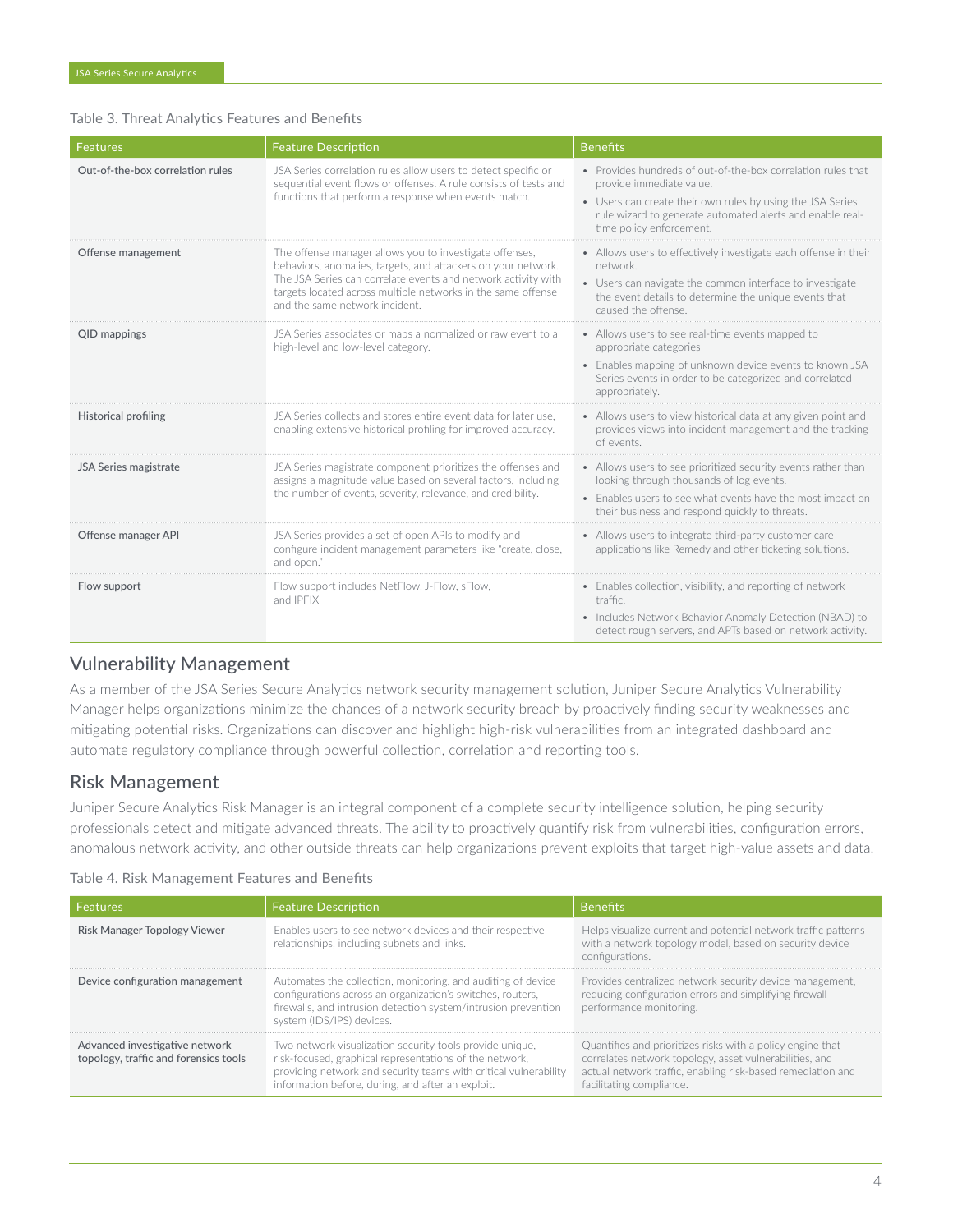#### Compliance Management

Organizations of all sizes across every vertical market face a growing set of requirements from IT security regulatory mandates. Recognizing that compliance with a policy or regulation will evolve, many industry experts recommend a compliance program that can demonstrate and build upon the following key factors:

- Accountability: Providing surveillance that reports on who did what and when
- Transparency: Providing visibility into the security controls, business applications, and protected assets
- Measurability: Metrics and reporting around IT risks

#### Licensing

Secure Analytics is available in two different licensing options:

- Log Analytics: Enables event searching, custom dashboards, and scheduled reporting
- Threat Analytics: All log analytics features + flow support, advanced correlation, and vulnerability assessment Integration



|                                      | JSA7800                                                                                                                                                                                                                                                       |
|--------------------------------------|---------------------------------------------------------------------------------------------------------------------------------------------------------------------------------------------------------------------------------------------------------------|
| <b>Dimensions and Power</b>          |                                                                                                                                                                                                                                                               |
| Dimensions ( $W \times H \times D$ ) | 17.2 x 3.5 x 24.8 in<br>$(43.7 \times 8.9 \times 63$ cm)                                                                                                                                                                                                      |
| Weight                               | 57 lb (25.85 kg)                                                                                                                                                                                                                                              |
| Rack mountable                       | 2U (rails and screws included)                                                                                                                                                                                                                                |
| AC power supply                      | Standard: 920W high efficiency (94%+)<br>AC-DC redundant power; support hot-swap<br>AC Input: - 100-240 V, 50-60 Hz, 11-4.4A                                                                                                                                  |
| DC power supply                      | Optional: 850W/1010W high efficiency<br>redundant DC to DC power supply<br>Support hot-swap<br>850W: -36Vdc to -42Vdc, 30-25A<br>1010W: -43 Vdc to -76 Vdc, 30~17                                                                                             |
| Fans                                 | 3 x 8 cm 7K RPM, 4-pin PWM fans                                                                                                                                                                                                                               |
| Traffic ports                        | $2 \times$ SFP+ 10GbE<br>4 x RJ-45 GbE                                                                                                                                                                                                                        |
| Console port                         | 1 x RJ-45 DB9 serial console                                                                                                                                                                                                                                  |
| Environment                          |                                                                                                                                                                                                                                                               |
| Operating temperature                | 32° to 104° F (0° to 40° C)                                                                                                                                                                                                                                   |
| Storage temperature                  | -40° to 158° F (-40° to 70° C)                                                                                                                                                                                                                                |
| Relative humidity (operating)        | 5 to 90 percent noncondensing                                                                                                                                                                                                                                 |
| Relative humidity (storage)          | 5 to 95 percent noncondensing                                                                                                                                                                                                                                 |
| Altitude (operating)                 | 6,500 ft maximum                                                                                                                                                                                                                                              |
| Altitude (storage)                   | 35,000 ft maximum                                                                                                                                                                                                                                             |
| <b>Compliance and Safety</b>         |                                                                                                                                                                                                                                                               |
| Safety certifications                | CSA 60950-1 Safety of Information<br>Technology Equipment<br>UL 60950-1<br>EN 60950-1<br>IEC 60950-1                                                                                                                                                          |
| Emissions certifications             | 47CFR Part 15, (FCC) Class A<br>ICES-003 Class A<br><b>EN 55022 Class A</b><br>CISPR 22 Class A<br>EN 55024<br>CISPR 24<br>EN 300 386<br>VCCI Class A<br>AS/NZA CISPR22 Class A<br>KN22 Class A<br>CNS13438 Class A<br>EN 61000-3-2<br>$\bullet$ EN 61000-3-3 |
| Warranty                             | Hardware one year and software 90 days                                                                                                                                                                                                                        |
| <b>NFBS</b>                          | No                                                                                                                                                                                                                                                            |
| RoHS                                 | Yes                                                                                                                                                                                                                                                           |